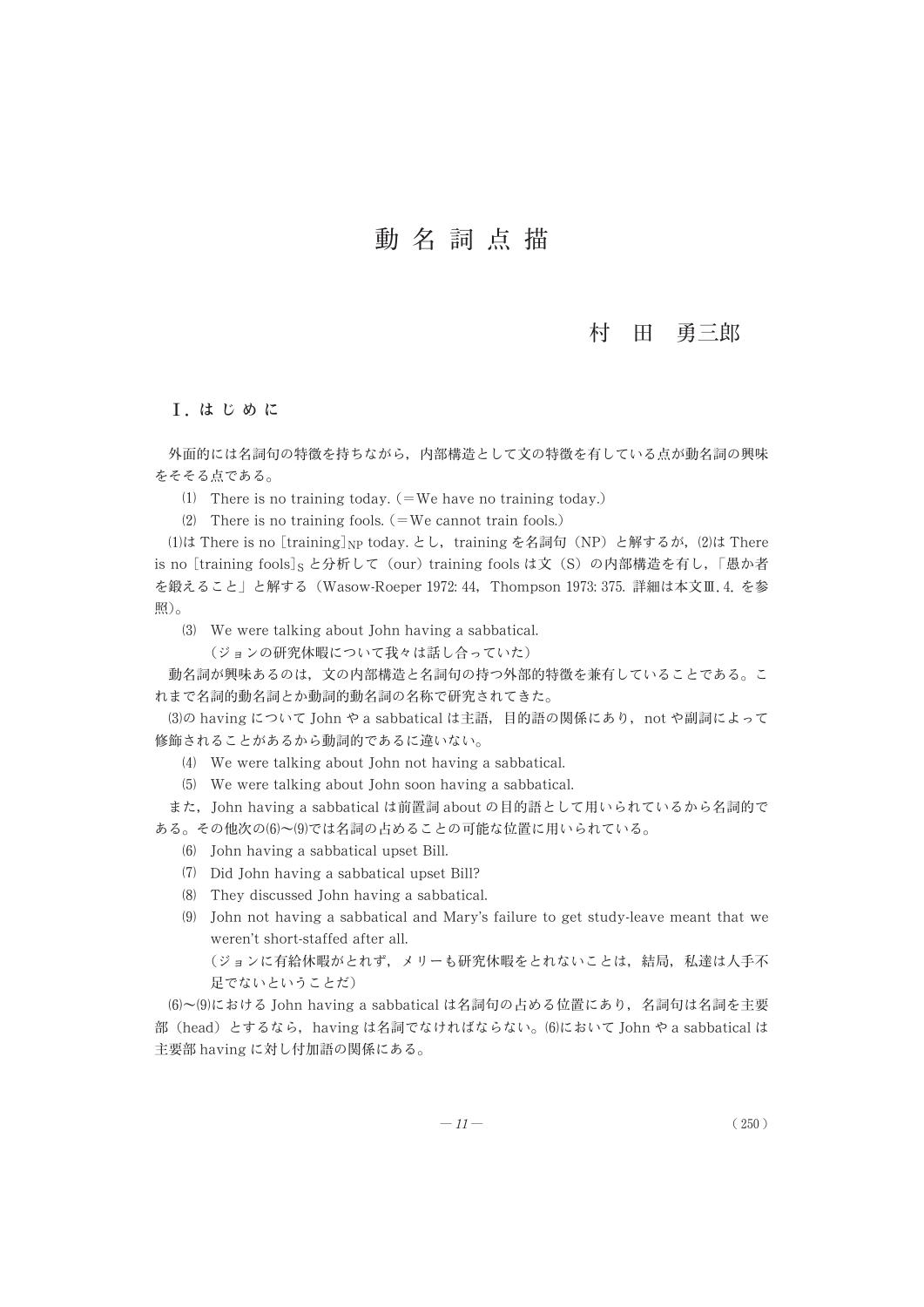## Ⅱ. 慣用表現に見られる動名詞

BNC で検索した結果, It is no use (46 例) では It is no use VPing (38), It is no use to 不定 詞 (3) であるが, It is no use Poss ing (2), It is no use NPing (5) が見られる。 There is no point in VPing (42) では There is no point VPing (4), There is no point in NP $\sim$ VPing (2), There is no point in Adv~VPing (2) であった。 興味ある発見は There is no point in の後に NP~VPing や Adv VPing の存在である。 動名詞の動詞的特徴を明示的に示している。

まず There is no VPing. に二つの働きがあることを指摘する。

## **1**. **There is no VPing**

- i. (1) There's no predicting the weather. (天候を予言することは出来ない)
	- (2) There can be no disguising the fact. (事実を隠すことは出来ない)
- $ii.$  (1) But there was no easing of the military pressure that the U.S. has brought to bear against Iraq.

(米国がイラクに加えた軍事圧力を緩和することはなかった)

- There is no worsening of inter-ethnic relations in his republic. (彼の共和国で民 族間の諸関係が悪化することはない)
- Let there be no disguising of the fact. (事実を隠すことのないように)

目的語の前に前置詞 of の有無によって動詞的動名詞か名詞的動名詞を峻別することが出来る。 次に It is no use の振舞いについてとりあげる。

## **2**. **It is no use VPing**

- $(1)$  As has been frequently pointed out, it is no use providing excellent beer or food if the pub in question has lost all of its charm and atmosphere. (しばしば指摘されていることだが, 問題のパブがその魅力と雰囲気を全て失っては最上 のビールや食べ物を提供しても無駄である)
- $(2)$  It is no use stimulating muscle growth if your protein intake is insufficient. (タンパク質の摂取量が不充分であると, 筋肉の成長を刺激しても無駄である)
- It is no use us trying to clobber the economy with high taxation any more than it's any use Lawson clobberng the economy with high interest rates. (増税して経済に悪影響 を与えようとするのは無駄であるのは, ローソンが高金利で経済 に悪影響を与えるのと同じだ)

このでは It is no use us trying, it's any use Lawson clobbering が見られる。

行の訓練をしようとしても無駄である)

- $(4)$  If he cannot balance and control his movements, it is no use for him to try to practise 'walking'; with the help of therapists or nurses. (自分の運動のバランスをとったり制御できなければ, 治療士や看護婦の助けをかりて歩
- 'It is no use me spitting out my dummy,' he said, borrowing a popular Ausralian

 $(249)$  —  $12$  —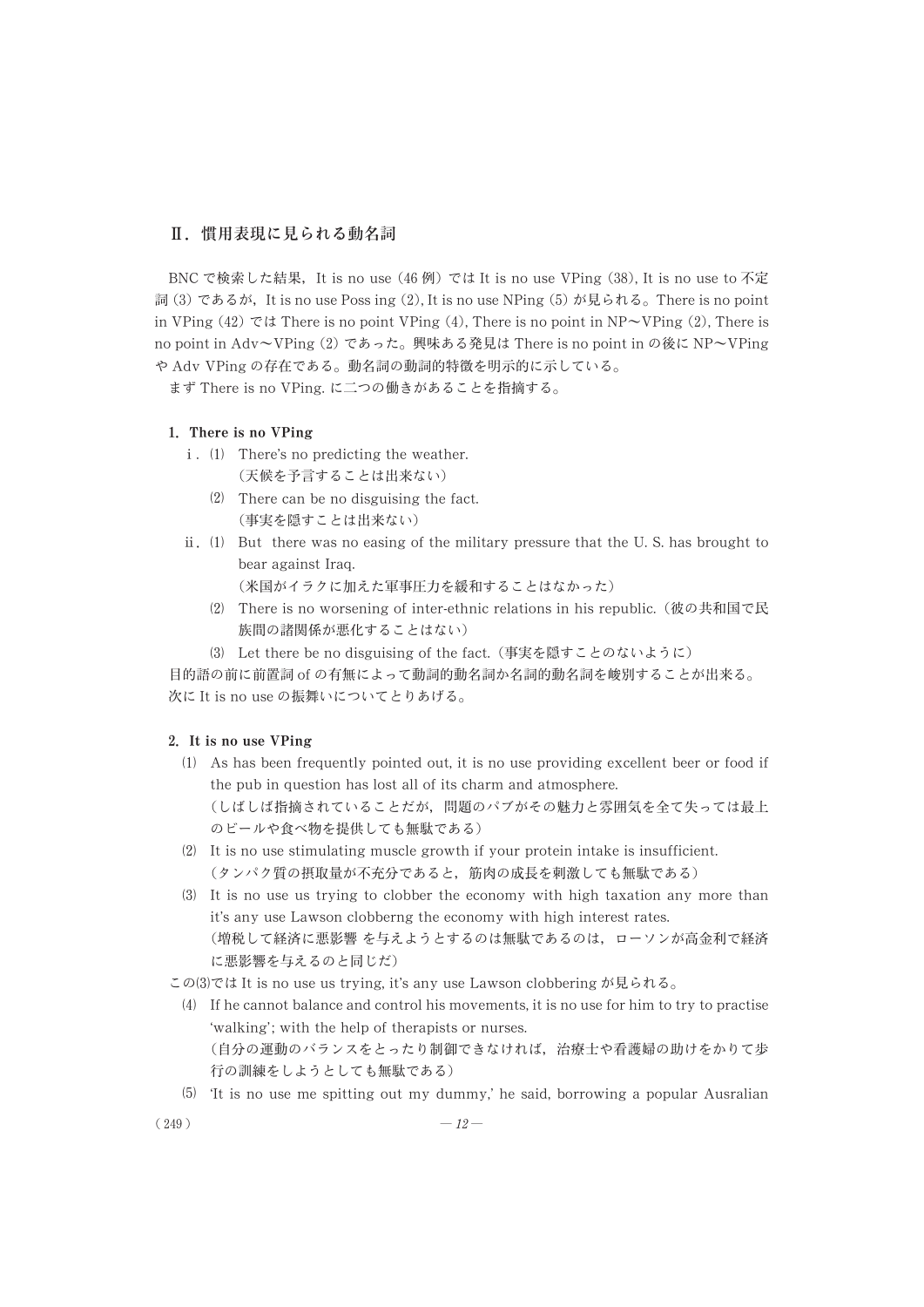phrase.

(オーストラリアでよく使われている言い回しを借りて, 「ダミーを吐きだしても無駄だ」 と彼は言った)

- If he loses all his money it is no use his having saved tax. (彼は持ち金を全部無くせば, 今まで節税したのも無駄である)
- $(7)$  It is no use any hon. Member saying that the length of miners' hours has nothing to do with safety.

(炭坑労働者の労働時間は安全と何の関係がないと国会議員が入っても無駄なことだ)

hon. (=honourable) の前が the hon. だったり, 無冠詞の例もある。

 It is no use hon. Members like the hon. Member for Kingston upon Hull, West, telling me that we should have a conference. (西区, キングストン・アポン・ハルの下院議員が会議を開催すべきだと私にいっても無 駄です)

#### **3**. **There is no point in VPing**

- $(i)$  there is no point in VPing
	- There is no point in raging against your circumstances if you are powerless to do anything about them.

(避けられない状況に対して無力なら激怒しても無駄だ)

- There is no point in painting over dirt. (埃の上にペンキを塗っても無駄だ)
- $(3)$  Be sensible in your plans, though; there is no point in forcing yourself to do something after a hard day's work, for example. (だが君の計画には分別をもってやりなさい。 例えばきつい一日の仕事の後何か無理にやっ ても無駄ですよ)
- $(ii)$  there is no point VPing
	- 'There is no point being heavy-handed and threatening,' she says. (「高圧的, 脅迫的になっても無駄です」 と彼女は言う)
	- There is no point spending money on marketing unless all these points have been considered.

(こういう点が全て考慮されないならば市場戦略に金を使っても無駄です)

- The greatest thing is telling him there is no point going to his mainstream school any more if he is not going to get around and that he'll have to go to a special school. (一番大切なことはなんとか困難をくぐり抜けようとしないならば, 普通の学校へ入って も無駄であり, 養護学校へ行かなければならないということを彼に伝えることです)
- (iii) There is no point in  $NP\sim VP$ ing
	- $(1)$  There is no point in library staff researching rose varieties for an enquirer, for example, when we can give them the address of the National Rose Society, which we know to be helpful.

(図書館員が質問者のためにバラの変種を再調査してあげても無駄なことです。 例えば, 参考になると思われる国立バラ協会の住所を教えてあげられるのだから)

$$
-13 - (248)
$$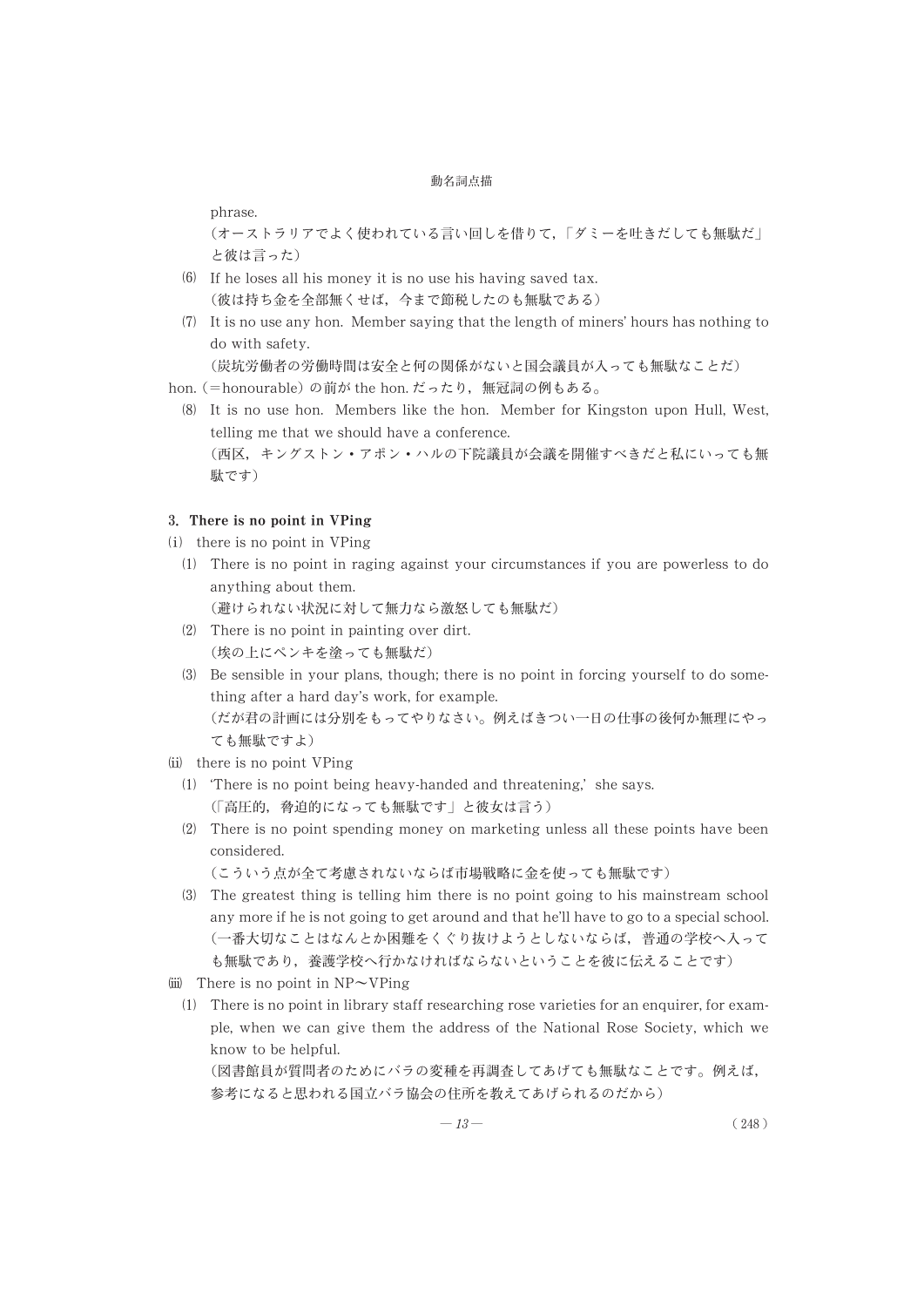(2) There is no point in R & D developing a new product unles commercial thinks it can sell it.

(コマーシャルでそれは売れると思われないなら研究と開発が新製品を開発しても無駄だ)

- $(iv)$  There is no point in Adv $\sim$ Vping
	- $(1)$  There is no point in just having money, spending it and having no regard to where it goes.

(金を使って金が何処へいくのかいっこうに構わないなら, ただ金を所有しているだけで は無駄なことだ)

(2) I mean there is no point in sort of getting aggravated about it, is there? (つまりそのことをまあ悩んでも無駄ですね)

## Ⅲ. 動名詞の内部構造

#### Ⅲ. **1**. 連続的階層性 (**Gradience**)

Quirk, et al. (1985: 1290~1291) は deverbal noun (動詞由来の名詞) から participle (現在分 詞) にいたる gradience (連続的階層性) として以下の諸例をあげている。

- (1) Brown's paintings of his daughter.
- (2) The paintings of Brown is as skilful as that of Gainsborough.

, -は動名詞からの派生名詞に複数語尾 -s が付加されたもの。

それぞれ(1)は①ブラウンが描いた娘の絵,②ブラウンが所有している娘の絵,(2)は①ブラウンの 画法 (mode), ②ブラウンが絵を描くこと (action), の二つの解釈が可能である。

(3) Brown's deft painting of his daughter is a delight to watch. (ブラウンが娘を上手に描く様は見るも楽しい)

Brown's deftly painting his daughter is a delight to watch.

(ブラウンが娘を上手に描くのは見るも楽しい)

は形容詞の deft が painting を修飾しており, painting と his daughter の間に前置詞の of を介在させていることは 名詞的動名詞 (nominal gerund) に他ならない。一方(4)は副詞の deftly が painting 以下を修飾いており, 文的特徴をだしている。 且つ painting の後に of が使用されて おらず, 動詞的動名詞 (verbal gerund) である。

- I dislike Brown's painting his daughter.
- I dislike Brown painting his daughter when she ought to be at school.

(娘が学校に行って勉強していなければならない時にブラウンが娘を描くのは困る)

(5), (6)の相違は(5)ではi. 絵を描くこと, ⅱ. 画法, のいずれにも解せるが,(6)では(5i)と同 じで「絵を描くこと」である。(6)では when 節を後続させることを許すが,⑸では Poss~ing が より名詞的で固まっており, 同時的な役割を担っている when 節を従えることが出来ない。

I watched Brown painting his daughter.

(8) Brown deftly painting his daughter is a delight to watch.

は 「ブラウンが娘の絵を描いているところを僕は見つめていた」 という意で painting は現在 分詞である。(1)から(8)のうち(7)のみが現在分詞である。

はと同様, 動名詞の支配する部分が述部動詞 is の文全体の主語の位置を占めている点同じ だが, 動名詞が主語の位置を占める場合の所有格のほうが普通である (Hudson 2007: 185)。

 $(247)$  —  $14$  —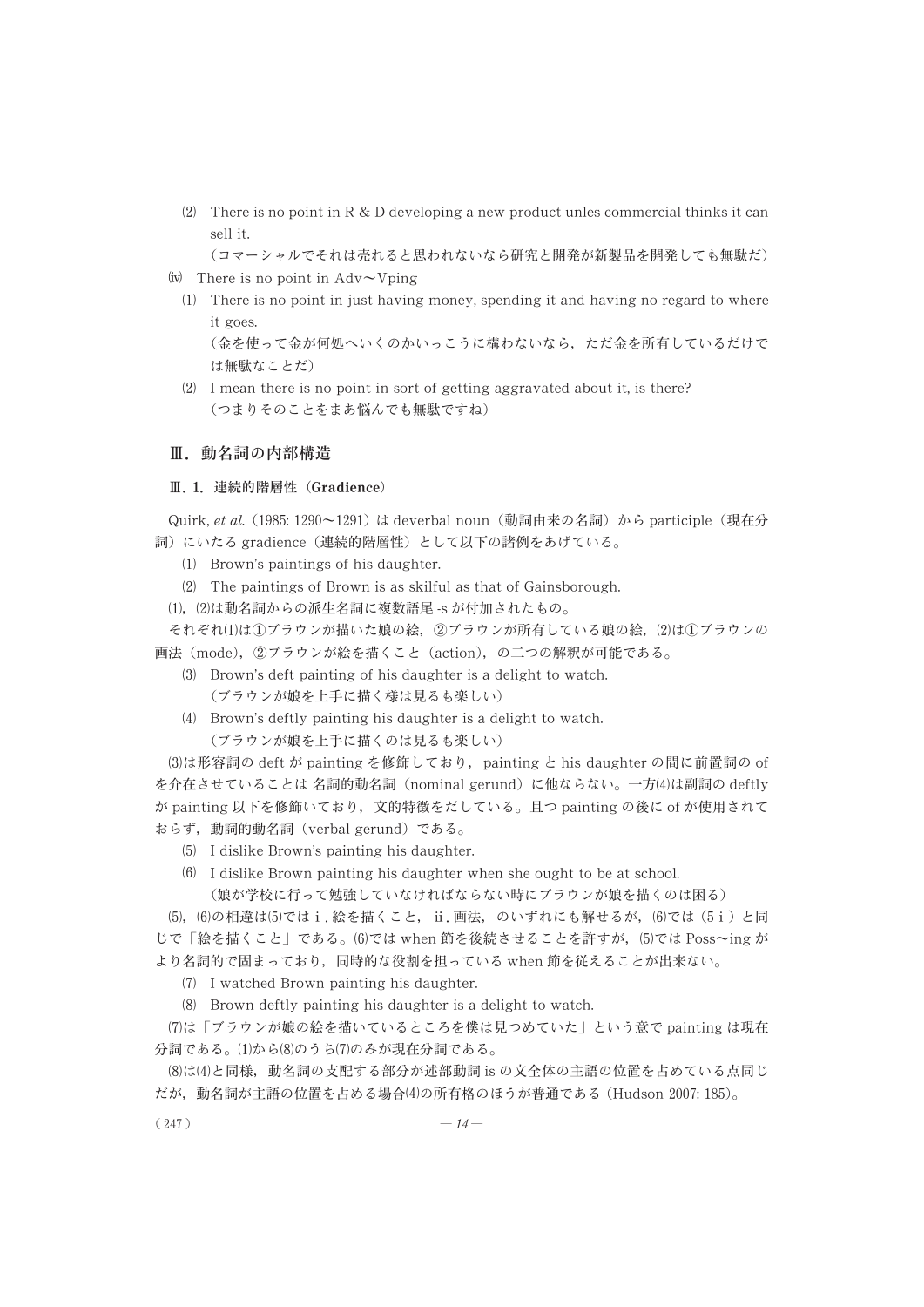(9) Painting his daughter, Brown noticed that his hand was shaking.

 $\Box$  *Brown painting his daughter that day*, I decided to go for a walk.

 $(11)$  The man *painting the girl* is Brown.

イタリック体の部分がそれぞれ(9) 'While he was painting',  $\,$  (10) 'Since Brown was painting', 'who is painting' とパラフレイズされていることから明らかなように現在分詞であることはい うまでもない。

Ⅲ. **2.** 所有格 (対格)+ 動名詞

. I enjoyed his / \*him reading of the poem. (名詞的動名詞)

. I caught him/ \*his reading my mail. (現在分詞)

. I remember his / him reading my mail. (動詞的動名詞)

は NP 中の限定詞であるから his である。 は I caught の目的語の関係にあるので him であ る。 「彼は私の手紙を読んでいた (彼が私の手紙を読んでいるところを私は目撃した)」。 ちなみに I watched him leave / leaving the bank. は文法的だが, \*I caught him leave the bank. は非文 である。 watch の類には hear, notice, observe, overhear, see があり, catch の類には discover, find がある (Huddleston-Pullum 2002: 1204, 1236, 1238)。 は reading my mail という補文 (complementation) の主語であるから所有格, 対格いずれも許容される。 ii, iii の相違は受身化 することにより明白になる。

ii' He was caught reading my mail.

iii' \*He was remembered reading my mail.

Kim didn't like his singing. は曖昧である。 何故なら singing は名詞的動名詞 (歌い方:the way, cf. Kim didn't like his loud singing.) でもあり, 動詞的動名詞 (歌うこと:the fact, cf. Kim didn't like his singing loudly.) とも解せる。 しかし, Kim didn't like him singing. が曖 昧でないのは singing は動詞的動名詞で 「彼が歌うのをキムは好かなかった」 の意だからである。

## 類 例

(1) Kim didn't like his singing of this difficult aria.  $(\Re \cup \overline{f})$ 

Kim didn't like him singing obscene songs. (歌うこと)

Huddleston-Pullum (2002: 82) は次のように述べている。

i. Kim hates writing thank-you letters. [verb]

. Kim hadn't been involved in the writing of the letter. [noun]

iii. Kim had been talking about writing. [ambiguous]

まずは動名詞に the が先行し, of が後に続いている点, 名詞的動名詞と解するなら異論は無 い。しかしiを動詞, iii を「曖昧」と解するのは不可解で理解に苦しむ。 iii の writing そのもの を見る限りでは 「曖昧」 であるが, 前置詞 about が前置しており, 前置詞に支配されていると解 するなら名詞の機能を付与されることになり動名詞である。 も hate という他動詞に支配されて いるのであり, writing thank-you letters 全体が hates の目的語の関係にあり, 従ってiの writing も動名詞と解する。結論的にはiの writing は動詞的動名詞, ii は名詞的動名詞, iiO writing は名詞的動名詞とも動詞的動名詞とも解せる。いずれにしてもi, ii, iiは動名詞である。

Huddleston-Pullum (2002: 82) ではは writing のあとに目的語を従えているから 「動詞」 で あり, ii では the なり of があるから「名詞」, ii では writing のみであるから動詞とも名詞とも 解せるといい、 ii を動詞と解するなら writing は目的語 (例えば a letter) を補って解する。そし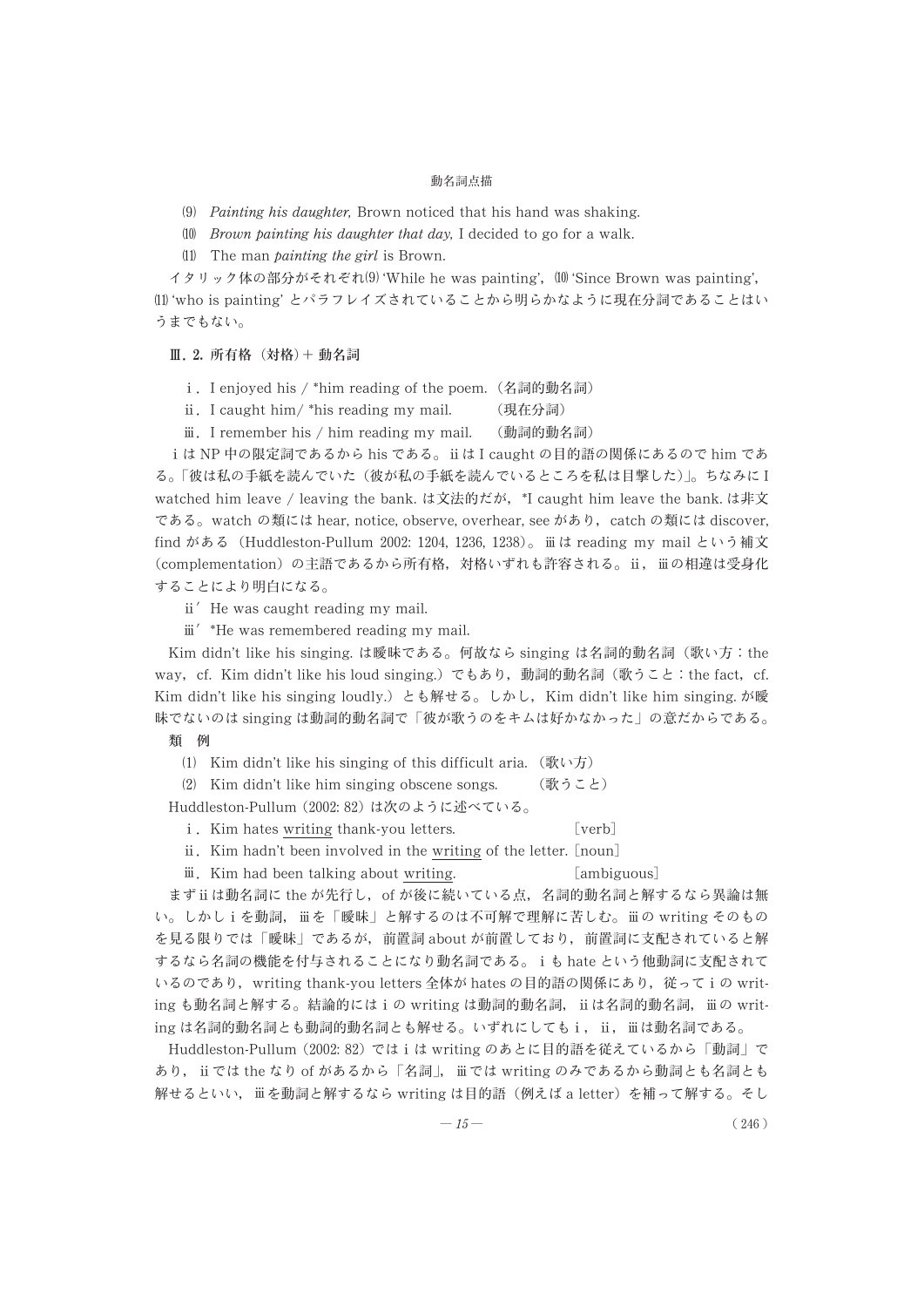て主語を補うなら Kim writing であるという。 他方, 名詞と解するなら複数語尾 -s をとることが 可能で writing は 「著作」 を意味するからまぎれもなく名詞である。 以上が Huddleston-Pullum の解説であるが,特にⅲについての解説には異論がある。

(3) I can't read his writing.

There would be no point in his writing another letter at this stage.

(3)は writings といえるからこの writing は名詞的動名詞だが, (4)では writing は -s をとらない。 では前置詞 in に支配されているが目的語の前に of がないので動詞的動名詞と解する。

Huddleston-Pullum (2002: 83) は更に次の例をあげる。

- . She had witnessed the killing of the birds.
- . a. He was expelled for killing the birds.
- b. They are entertaining the prime minister.
- . The show was entertaining.

では killing に the が前置し, of が後置しているので名詞的動名詞である。 は participial adjective としているが, v を gerund-participle form of verb としている。しかし v.a は前置詞 for の目的語の関係にあるが、動名詞の後に of がないので動詞的動名詞であり、v.b は進行形 (be VPing) であるから現在分詞である。 v.b にしても, His hobby is entertaining the prime minister. なら動名詞であり、viについても very (too) が前置可能か否か、be 動詞の代わりに seem が使用可能か, 等の制約を課することを明記すべきである。

The show was very entertaining. The show seemed enertaining.

(cf. \*John was very studying. \*John seemed studying.)

Huddleston-Pullum (2002; 1187) では an entertaining show を present-participial adjective の例として挙げている。 an approaching train, an increasing number の approaching, increasing では very (too) が前置できないことで, これとの相違を明記すべきである。

entertain は annoy, please, surprise と同類で心理動詞 (psych-verb) であり, approach, increse は自動詞である。 要するに Huddleston-Pullum のいう gerund-participle form of verb は gerund か participle かのいずれかに峻別できる。

#### Ⅲ. **3**. 自動詞と他動詞の相違

(1) One species preys upon another continually.

(一つの種はもう一つの種を絶えず餌食にする)

は次のように名詞構文に変換できる。

- (i) one species' preying upon another continually
- (ii) one species' continual preying upon another
- (iii) continual preying of one species upon another
- $(2)$  Imagine that John is doing such a thing.
	- (i) Imagine John's doing such a thing.
	- \*Imagine doing of John such a thing.

(2)を of を用いて⑾のように変換できないのは(1)の prey は自動詞であるが,(2)の do は such a thing を目的語とする他動詞であるからで, 動名詞の主語の関係にある名詞を of を介して変換で きるのは自動詞に限られる。

The cooing of the pigeons distracted her.

$$
(245) \t-16
$$

$$
-16-
$$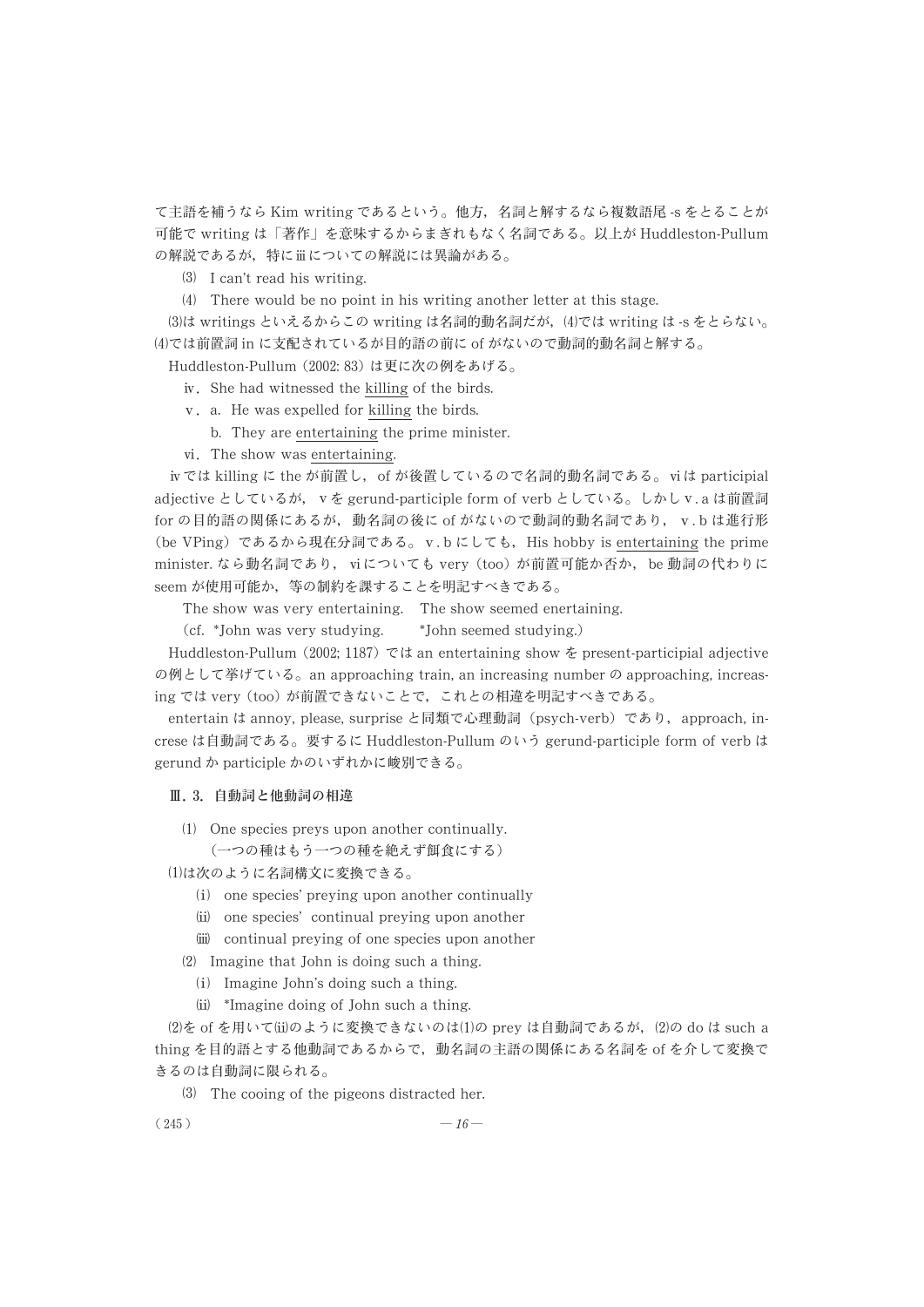(鳩がクークー鳴いて彼女は気が散った)

- (4) The piercing screeching of the monkeys woke him up. (猿がかん高い叫び声をあげていて彼はまんじりともしなかった)
- (5) The coming of the Prince of Wales threw the village into commotion. (英国皇太子の来訪でその村は興奮した)
- The loud shouting of the children kept him awake. (子供達がわめいて彼は寝つけなかった)

(3)~(6)の主語は次の文から派生したものである。

- $(3)'$  The pigeons cooed.
- (4)' The monkeys screeched piercingly.
- $(5)'$  The Prince of Wales came.
- $(6)'$  The children shouted loudly.

動詞が自動詞か他動詞かで相違が生ずる。(7)の of の後の代名詞は主語の関係にあり, (8)は目的 語の関係にある。

- (7) That endless gossiping of theirs is driving me crazy. (彼等が果てしなくうわさ話をしているさまに私は閉口している)
- This continuous breaking of the rules is irritating. (このように規則を絶えず破るのにはいらいらされる)

を I don't like them gossiping endlessly. と比較されたい。 「彼等を絶えずうわさするのは好 かぬ」 という目的語の関係にあるなら, I don't like that endless gossiping about them となる。 では break は他動詞であるから, We should avoid breaking the rules all the time. と同じ関 係にある。

動名詞が他動詞的に用いられている場合, of に後続する(代)名詞は直接目的語の関係にあり, この場合の動作主の関係にある(代)名詞の前には by が用いられる。

- $(9)$  The climbing of Mont Blanc by a solitary girl is an incredible performance. (女の子独りでモンブランに登ったなんて信じられない快挙だ)
- That criticizing of the chairman by Bill was embarassing. (ビルがあのように議長を批判したことはみなをまごつかせた)
- $(1)$  It is an exciting experince to witness the filming of a spaghetti western by an Italian director.

(イタリア人監督による西部劇映画撮影を目の当たりに見るのはまさにはらはらする経験 である)

(9)~(11)の主語, 目的語にあたる要素は次の文から派生されている。

- A solitary girl climbed Mont Blanc.
- Bill criticized the chairman so much.
- An Italian director filmed a spaghetti western.
- ところで次の文を見られたい。
- John criticized the book severely.

この文を名詞化するには criticize を派性名詞にする場合 と, 動詞 の criticize の語尾に -ing を付加する場合, of を目的語の前に用いるか否か (14, 15) の 3 通りがある。

John's severe criticism of the book

$$
-17 - (244)
$$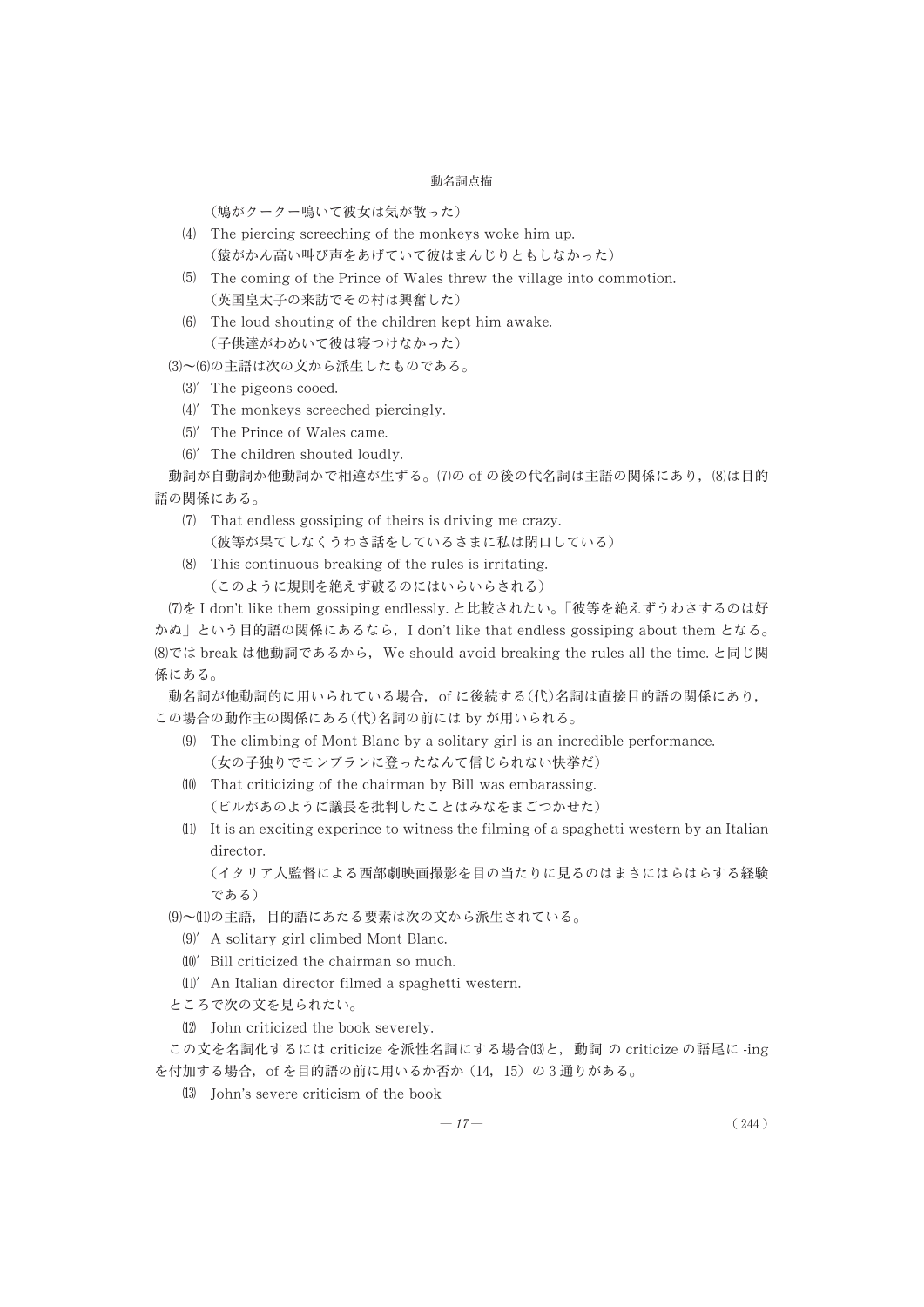- John's criticizing the book severely
- John's severe criticizing of the book

⑴,⑴は意味は同じで│ジョンによるその本の酷評,ジョンがその本を厳しく批評したこと」と いうことだが、 (15)は「ジョンによるその本のひどい批評の仕方」ということである。

- (14), ⑴には次の相違がある。
- ① (14)では副詞で修飾される
- ② 動詞が他動詞の場合⒁では目的語を直接従え,他方⒂では of を目的語の前に用いる
- ③ 名詞句の働きを有する⑾では所有を表わす修飾語は定冠詞によって置き換えられるが,⒁で はかかる置き換えはできない
	- (14) John's criticizing the book  $\longleftrightarrow$  \*the criticizing the book
- (15) John's criticizing of the book  $\longleftrightarrow$  the criticizing of the book
- ④ 名詞的である場合複数語尾 -s をとることが可能
	- \*John's criticizings the book
	- John's criticizings of the book

なお次を比較。

- (16) The teacher whipped the boy.
	- a. The teacher's whipping of the boy set a precedent.
	- b. The boy's whipping by the teacher caused him shame.
	- c. The whipping of the boy by the teacher caused him shame.
- (17) The cook whipped the cream.
	- a. The cook's whipping of the cream was noisy.
	- b. \*The cream's whipping by the cook was noisy.
	- c. The whipping of the cream by the cook was noisy.

 a, b で -'s のもつ意味役割は a では動作主 (agent) であり, b では被動作主 (patient) の 関係にある。

 $(17)$  c の the whipping of the cream は  $(16)$  b の the boy's whipping と等価と見なされるが,  $(16)$  b と b を区分する基準は被動作主の役割を担う無性の [-animate] 名詞句には of が先行し, 所有 格修飾語は the に取って換えられるという点である。

 b の the boy's whipping の the boy は被動者 (patient) であるから, -'s の代わりに of を 用いて the whipping of the boy by the teacher ともいえる。

 $(17)$  a the cook's whipping of the cream  $\varnothing$  the cook's を the に置き換えて the whipping of the cream by the cook といえるが, \*the cream's whipping by the cook は非文である (Dixon 2005: 326)。

#### Ⅲ.**4**. 名詞的と動詞的

ところで次の(1), (2)の意味の相違はどうして生じるのであろうか。

- $(1)$  His swimming in the lake was certain.
- $(2)$  His swimming in the lake was poor.

(1)は「彼が湖で泳いだことは確かだ」ということであり、(2)は「彼の湖での泳ぎっぷりはお粗末 でした」である。(1)は「~した事実」(the fact of ~ing) をいい, (2)は「どうやったかという仕 方」 (the way of  $\sim$ ing) を含意する。 (1), (2)の相違は that 節に換えられるか否かで明らかである。

 $(243)$  —  $18$  —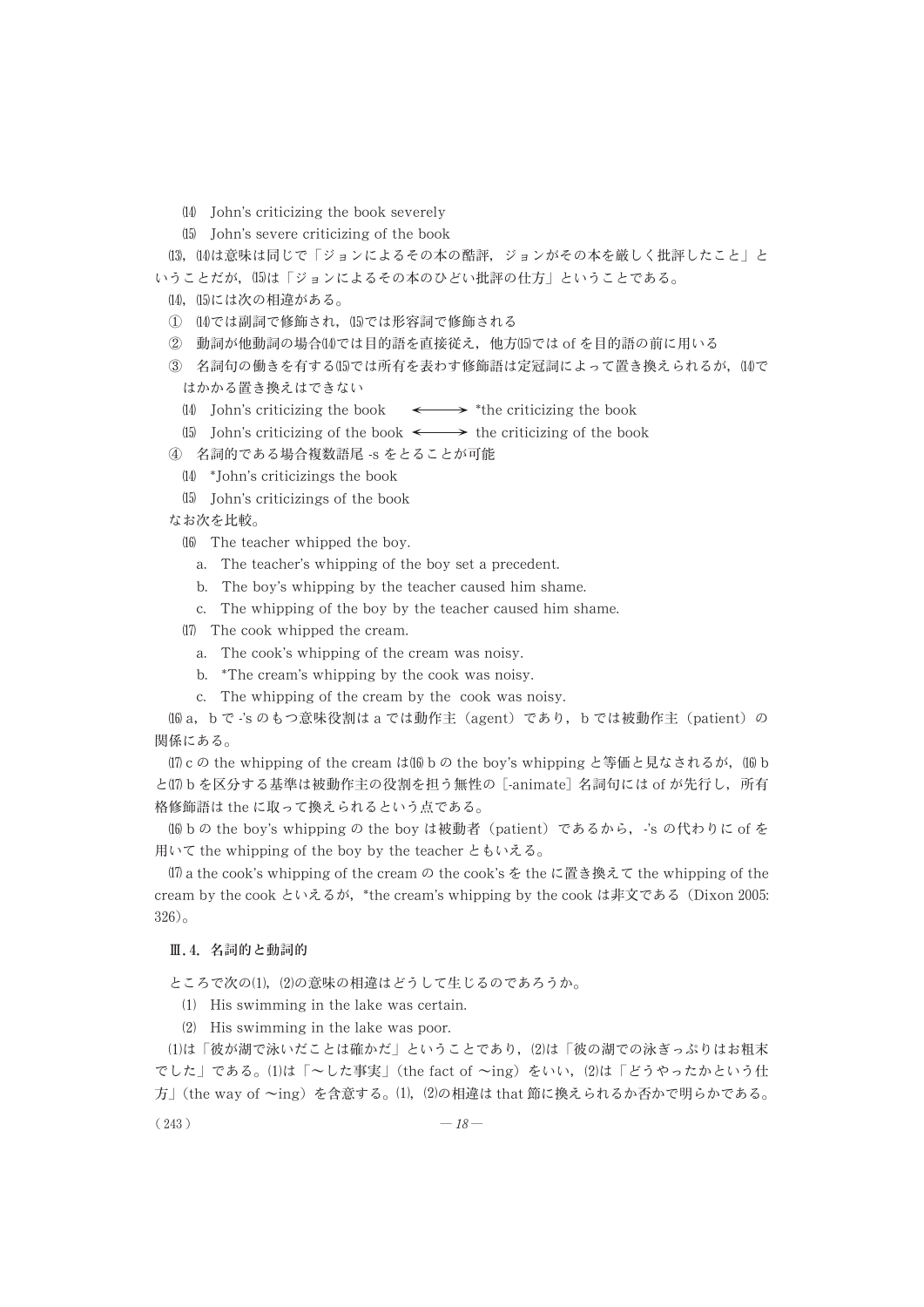-It was certain that he swam in the lake.

 $(2)'$  \*It was poor that he swam in the lake. (cf. He was poor at swimming in the lake.)

-では命題内容の蓋然性の査定を表わす certain, probable, likely, 等の形容詞が用いられてい るが、(2) では泳ぎ方が上手か下手かの評価(優劣) が下されている。

John's driving the car carelessly

John's careless driving of the car

は 「ぞんざいに車を運転すること」 をいい, は 「ぞんざいな車の運転の仕方」 を指している。 (1), (3)が動詞的動名(verbal gerund)であり, (2), (4)が名詞的動名詞(nominal gerund)で ある。 次の文にみられる前置詞の相違に注意されたい。

I am surprised by John's fluent speaking of English.

I am surprised at John's speaking English fluently.

(\*I was surprised at John's fluent speaking of English.)

は 「彼の流暢な英語の話しぶりに驚いた」 ということで the way (仕方) を表わす名詞的動 名詞, は 「彼が流暢に英語を話すのに驚いた」 であり the fact (話した事実) を指している動詞 的動名詞である (Declerck 1991: 498)。 類例をあげる。

 I was annoyed by the children's loud shouting.

I was annoyed at the children shouting so loudly.

しかし共起する述部 (predicate) により曖昧文になる。

 $(9)$  His dancing was unexpected.

- 訳① 「彼があんな風にダンスをしようとは意外だった」
- 訳② 「彼がまさかダンスをしようとは予想もしなかった」

①の読みは名詞的動名詞で 「仕方 (the way)」 を含意し, ②の読みは動詞的動名詞で 「ダンス をした事実 (the fact)」 を表わしている。 これは unexpected という述部形容詞が 「意外な」 と いう評価形容詞 (evaluative adjective) とも 「予想しない, ありそうにない」 という法形容詞 (modal adjective) とも解されることにも一因がある。

あらゆる動詞は動詞的動名詞にすることができるが, 名詞的動名詞は動作動詞のみ許容され, 状 態動詞には適用されない。

- Tom's resembling his father
- John's knowing the robber's face
- \*Tom's resembling of his father
- \*John's knowing of the robber's face

次の事実の相違に注意されたい。

Jack's handling of the situation was not very tactful.

(ジャックによるその事態の処理の仕方はあまり上手ではなかった)

\*Jack's handling the situation was not very tactful.

「上手でない」のは「処理の仕方」であって、「処理したこと」ではないので、15は非文である。

We'd like to avoid people opening this door during the party.

(パーティー開催中このドアの開閉は避けたい)

(16)の~ing は「すること」である。従って, (16)を(17)にすると非文となる。

 $\langle 17 \rangle$  \*We'd like to avoid people's opening of this door during the party.

「開けること」 を避けることはできるが, 「開け方」 を避けることはできない。

$$
-19 - (242)
$$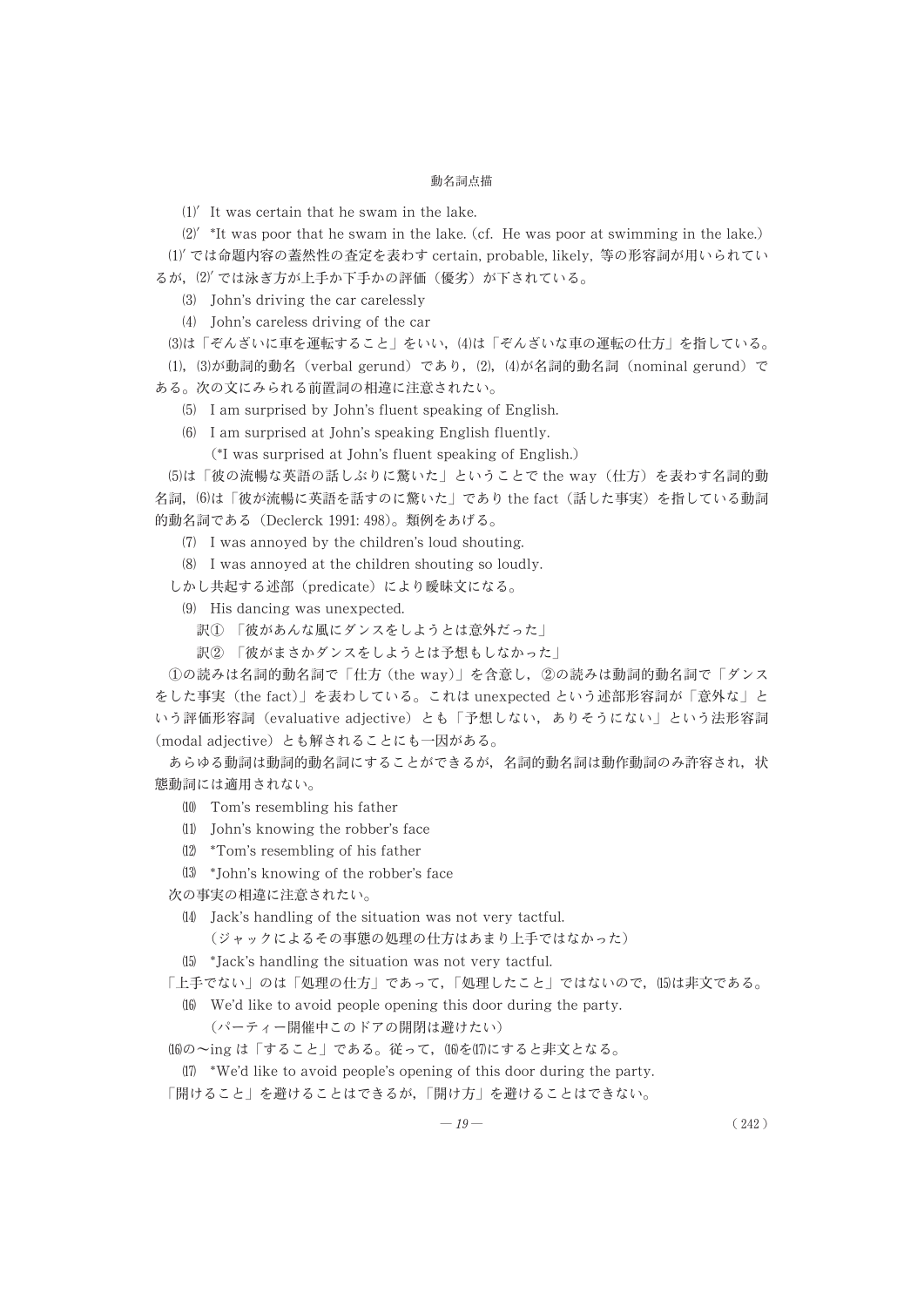- The boy's stealing of the bike was noticed (\*written down) by the janitor. (少年が自転車をこっそり盗んでいくのを管理人が気付いた)
- The boy's stealing the bike was written down by the janitor.

この文は It was written down by the janitor that the boy stole the bike. と同義である。 「行為」 には気付くが, 「事実」 のみを書き留めることができるのである。

Pupils' smoking will be severely punished.

(生徒の喫煙は厳禁)

この文の主語を Smoking by pupils とすることはできるが, Smoking of pupils とすることは できない。 動詞 smoke は本来自動詞として 「(煙突, 火山などが) 煙りを出す」 の意であり, 「(煙草) を吸う」 は本来他動詞だからではないかと思う。 smoking a cigarette by pupils の cigarette を略したものと思えばよい。 the smoking chimney (煙りを吐いている煙突) とは言えても 「煙草を吸っている学生」 の意で the smoking student とは言えない。 これは 「(火事か何か事故 を起こして) 煙りを出してくすぶっている学生」 の意である。 「煙草を吸っている学生」 は a student (who is) smoking a cigarette のように後置修飾される。 smoking of fish は 「魚の燻製」 である。

動名詞には次のような用法もある。

- His having eaten vegetables was a great surprise. (彼が野菜を食べたことは大きな驚きであった)
- Eating vegetables is healthful. (野菜を食べることは健康によい)

は事実 (fact) を表わし, は行為 (activity) を表わしている。 は常に主語がなく, 完了 動名詞 (having  $\sim$ en) とはならない (Thompson 1973: 374)。

又, 次に着目したい。

- (23) I abhor singing.
- I abhor singing operas.

の singing operas の意味上の主語はⅠと同一指示で, 「私は私がオペラを歌うのが嫌だ」 とい う意だが,⑵は「歌う」のは他の人でもありうる。つまり⑵では制御(control)が作用している。 Wasow-Roeper (1972: 44) はにみられる動名詞は目的語が明示されると my singing operas と いう深層の文の my が同一名詞句消去 (EQUI NP Deletion) の適用を受けて singing operas と なる。 一方, の動名詞 singing は単なる NP で, 基底文の段階で名詞的動名詞である。 だがの 動名詞には二つの可能な解釈があり,⑴制御を受けない単なる NP の他に,⑾制御を受ける S (my singing) の解釈もありうる。 つまり,

- (i) 私は歌唱が嫌いだ
- $\mathrm{(ii)}$  私は私が歌を歌うのが嫌いだ

両者の相違は修飾語を付加することにより明示的になる。

I abhor loud singiging. (私は騒々しい歌唱は嫌いだ)

I abhor singing loudly. (私は大声で歌うのは嫌いだ)

次の相違にも注意したい。

 $25$  I resented his constant questioning of my motives.

 I resented his constantly questioning my motives.

 $@$ は名詞的動名詞,  $@$ は動詞的動名詞であるということは既に述べた。 ②では形容詞と of の使

 $(241)$   $-20$  —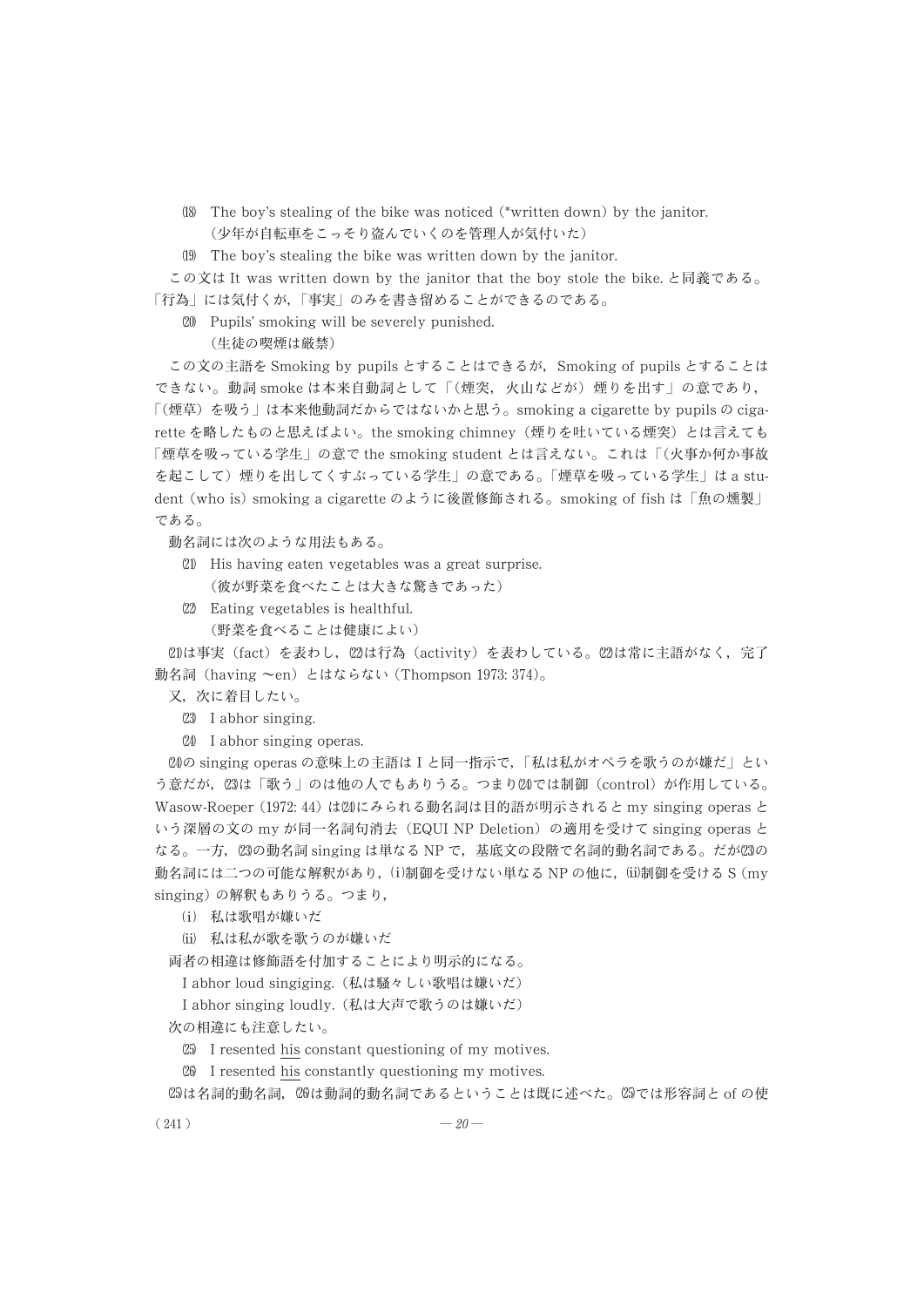用,20では副詞の使用が特徴的である。しかし25,20いずれも所有格の his の使用は認められるが, his の代わりに the の使用は饧のみに限られる。⑵は nominal-verbal hybrid construction(名 詞・動詞混成構文) と Huddleston-Pullum (2002: 1186) はいう。

I resented him constantly questioning my motives.

くだけたスタイルでは26の his ではなく⑵の目的格 him が用いられるというのが通例の文法書 の解説するところである。20と27は単なるスタイル上の相違に過ぎないと扱われているが,27は補 文構造(complemetation)なのである。⑵8,⑵はつぎの⑵の基底構造から名詞化により派生した 文である。

I resented that he constantly quetioned my motives.

またスタイルが形式ばっていても所有格をとらない名詞句がある。 存在文の there, this, that, all, some 又 both of them, some of us 等, -'s を付加しない (Schachter 1976: 214)。

 $(29)$  He resented there / \*there's having been so much publicity.

 $30$  I was surprised at this / \*this's happening to me.

 $(31)$  I won't accept both of them / \*both of them's being made public.

最後に次の⑶2, ⑶を比較されたい。

- I simply adored the girl's elegant playing of the piano. (その女の子の品のよいピアノ演奏を絶賛した)
- I simply adored the girl's playing the piano elegantly. (その女の子が品よくピアノを演奏するのを絶賛した)

この82,83を The girl was an American. という文の主語に関係代名詞化によって組み込むこ とにより⑶2,⑶の構造の相違が浮き彫りにされる。

 $32'$  The girl whose elegant playing of the piano I simply adored was an American.

 $33^{\prime}$  \*The girl whose playing the piano elegantly I simply adored was an American.

(32′ は文法的だが, (33′ は非文法的であるのは何故か。(32の目的語にあたる構成素は名詞的動名詞 であり,63は動詞的動名詞である。外部構造はいずれも名詞句だが,その内部構造は62は名詞句で あり, は The girl played the piano elegantly. という文を容易に推測できるように文的特徴が 顕著である (Ross 1967: 247-251)。

#### Ⅳ. 史的展望

Visser (1963-73) の 4 冊本の第Ⅱ巻 (1972) の第 9 章 The Fom in -ing Development of the Form in -ing (pp. 1065-1223) に動名詞の研究がある。 The Form in -ing as Subject として 'praying is better than drinkyng' (§1039), 'The reading aloud often sent him asleep' (§1040), 'There was weeping; There is no denying' (§1041), 'It is no good asking you' (§1042) があり, Object after the Form in -ing には 'A daye was limited for justifying of the bill' (§1120), 'I slow Sampsoun in shakynge the piler' (§1123), 'The reading the book' versus 'the reading of the book' (§1124) などの項目があり, Old Englih, Middle English & Modern English の用例が挙 げられ, 解説されている。

16 世紀の C. Marlowe の作品に現われた英語を研究した Ando (1976) は名詞的動名詞と動詞的 動名詞の特徴が同一の言語環境に現われることがあるとして, これを混成動名詞 (Mixed gerund) という (p. 668)。

$$
-21 - (240)
$$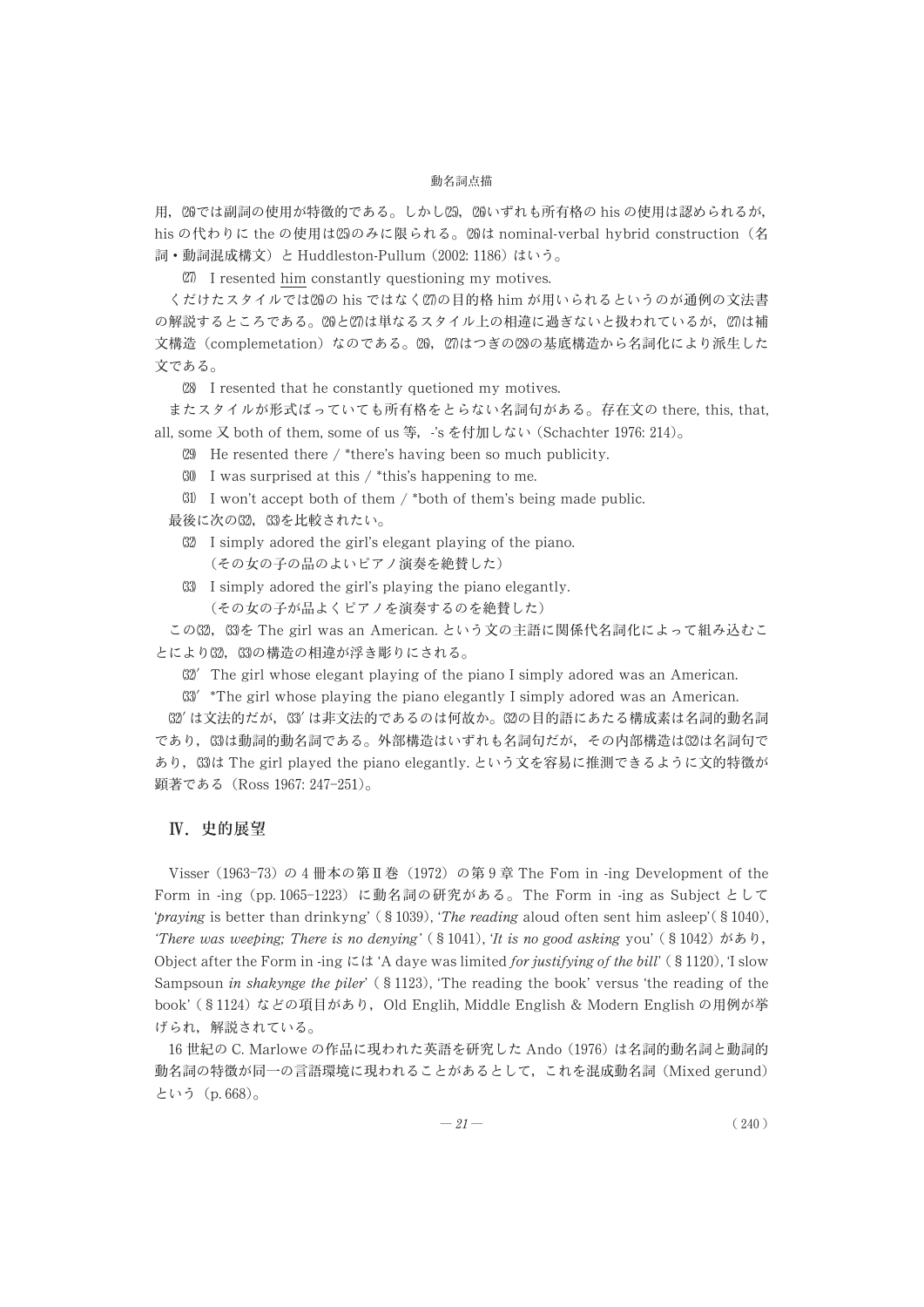まず, 動名詞を 4 種類の ing 形に分類する。

- 1. printings, buildings; calling, clothing
- 2. this prompt finishing of the work
- 3. John's finishing the work so promptly
- 4. this finishing of the work so promptly

1. 名詞の複数語尾 -s を付加する。 calling, clothing 等, 質量名詞 (mass noun) は通例 -s を 付けない。 この類は deverbal noun (Quirk, et al., 1972) である。

2. 限定詞, 形容詞によって修飾され, of が目的語にあたる名詞の前に挿入される。 これは名詞 的動名詞の特徴である。

3. 主語にあたる NP は通例所有格として具現化される。 目的語をとる際 of は用いられず, また 様態副詞 (manner adv) を従える。 これは動詞的動名詞である (Wasow-Roeper [1972])。

4. は 2, 3 の混成で混成動名詞 (mixed gerund) という。

this prompt finishing the work の例のほうがⅤで取り上げる混成構文の this constant telling tales や There was no telling what he might do next. と関連性があると思うが, Marlowe には 此の種の構文は無く, 動名詞が not により否定され, 且つ目的語の前には of が先行している。

- Not effecting of his holines will (M 885)
- At reading of the letter, he star'd & stamp'd (J 1822)

Visser (1972: 1100-1101) によると現代英語の There is no . . .ing. は凡そ 1600 年以降である。

- (3) (1601. Ben Jonson, Poetaster  $\mathbb{I}$ , i.) The's no standing out against you, sir.
- (4)  $(1601. Shakes. \textit{Jul. Caesar. V. v. } 30.)$  There' no tarrying here.
- (5) (1613. Shakes. Henry  $I\!I$ . I.  $\tilde{m}$ . 43.) There's no converting of 'em.

OED (No. *a.* 4.) には Qualifying a verbal substantive or gerund in the predicate, denoting the imposibility of the action specified. の説明の後に 9 つの引用例あり, 今日諺として定着して いる There's no accounting for tastes. は Thackeray からの出典になっている。 ちなみに there 4. d. の項には especially with the verb to be... (For such phrases as there is no saying = 'It is impossible to say') see No.  $a$ . 4. とある。

(6)  $(1560.$  Bible (Genev.) Nahum  $\ddot{\text{iii}}$  19.) There is no healing of thy wounde.

- There is no ... 構文であるが、目的語の前に of が使用されている興味ある例である。
	- $(7)$   $(1591. Shakes. Two Gent. ii. i. 161.)$  Val. No, beleeue me.

Speed. No beleeuing you, indeed sir.

- (1641. Shute, Sarah & Hagar (1949) 108.) So the people were so impetuously set upon their lusts, that there was no speaking to them.
- (9)  $(1650.$  Trapp *Comm Dent* iv. 25.) Thou thinkest there is no removing thee.
- $(10)$   $(1710)$ . De Foe. Crusoe 11 (Globe) 345.) There was no keeping Friday in the boat.
- (1)  $(1753. \text{Gray's } \text{Inn } \text{Jml. No. } 54.)$  There is no going any where without meeting Pretenders in this Way.
- $(12)$   $(1820. W.$  Irving *Sketch Bk. Little Britain.*) Do what they might, there was no keeping down the butcher.
- (13)  $(1850. \text{Thackeray}, \text{Pendennis}, \text{ xv.})$  There's no accounting for tastes, sir.
- (14) (1895. Shand. *Life. Sir E. B. Hamley.* 1. ii. 21.) There was no mistaking the meaning of the invitation, and there was no declining it.

 $(239)$  —  $22$  —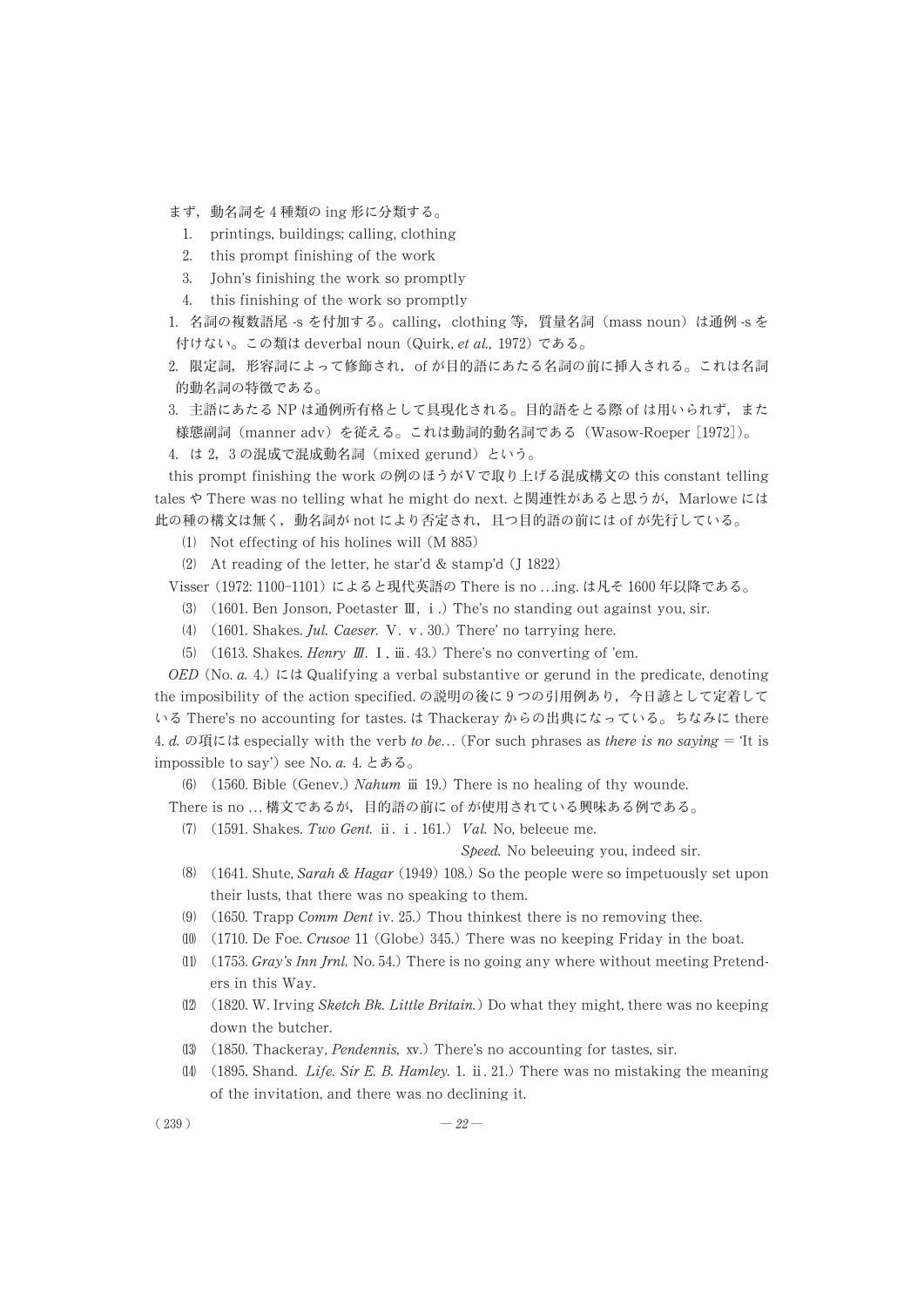主語としての混成動名詞が潜在的可能性 (potentiality) を表わす表現にみられる。

- Heere is no staying for the King of France (Marlowe, M. 904)
	- (ここはフランス王には滞在できない)
- OED (It 2) には次の説明及び引用文が見られる。

As nominative of the verb to be, it refers to the subject of thought, attention, or inquiry, whether impersonal or personal, in a sentence, asking or stating what or who this is.

b. It was formerly used where there is now substituted.

Jespersen MEG V. p. 95. にも Formerly also it is no ... という見出しで Marlowe, Shakesperae からの例が引用されている。

- $16$  it is no dealing with him now. (Marlowe E 904) (彼と付き合うことはできない)
- 'tis no trusting to yond foolish lout. (Shakes. Two Gent. Ⅳ. 4. 71) (あの愚かな無骨者を当てにすることは出来ない)
- 16 世紀の Marlowe の動名詞について次のことがいえる。
	- ① 動詞的動名詞が一番頻度が高い。
	- ② 混成動名詞が散見される。

歴史的に見て混成動名詞は普通ではなく, 18, 19 世紀からの資料の中で 8 %のみで, 82%が動 詞的動名詞, 11%が名詞的動名詞である (Hudson 2007: 208)。 この数字は混成動名詞は現代英語 ではごく僅かであることを示唆するものである。

## V.いわゆる〈混成構文〉について

Huddleston-Pullum (2002: 1189) のいう混成構文 (hybrid construction) についてふれておき たい。

- $(1)$  a. This constant telling tales has got to stop.
	- b. Let's have no more of this bringing food into the computer room.
- $(2)$  a. There was no telling what he might do next.
	- b. There'll be no stopping her.

各文の主要語は二重の下線部を施した動名詞である。 主要語の左側に見られる語 (this, no, constant) は名詞句 (NP) の構造の特徴を表わし, 右側に位置する語句 (tales, food, what he might do next, etc.) は動名詞 (telling, bringing) の目的語の関係にあり, 動詞句 (VP) の特徴を表わ している。 into the computer room なる前置詞句 (PP) は先行する動詞句 (VP) を修飾してい る。

 a, b は容認性をめぐって人により揺れがみられるが, は現代英語で充分に容認されている。 この no の用法は存在文の there 構文に限られる。(1)の構文は例外的であり, Huddleston-Pullum (2002: 1189) は 「今日迄の英語史の変化の過程で充分には変革を遂げていない言わば混成構文で, 簡潔適確な説明が出来ていない (The examples illustrate the kind of hybrid construction that can arise when a historical change has not been fully carried through to completion. Such examples resist elegant explanation.)」 といっている。 つまり名詞的動名詞と動詞的動名詞の混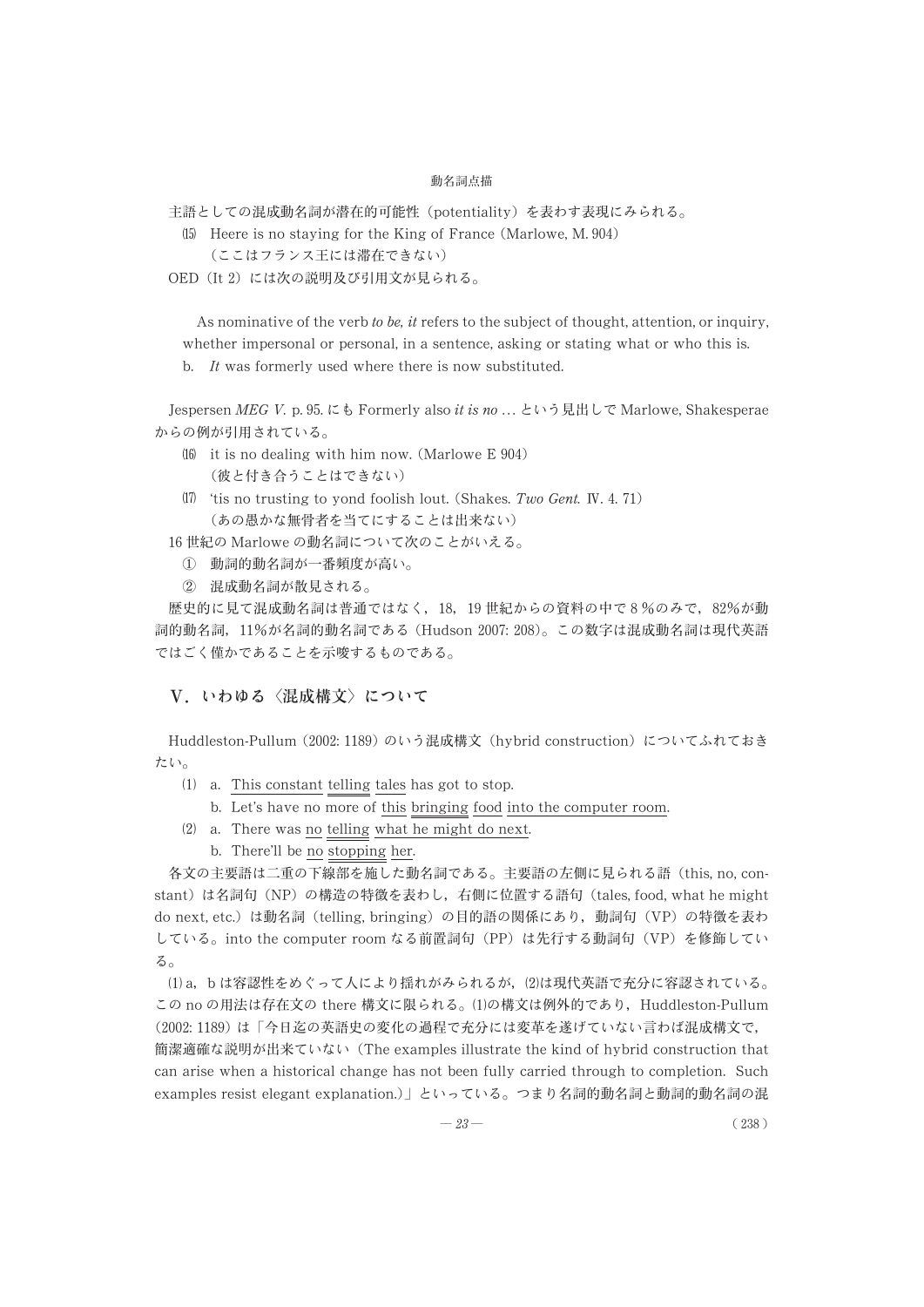成であり,(1) a,bいずれも動詞の目的語の前に of を挿入すると名詞的動名詞となり, 容認度が 高まる。 についても同じく動詞の後に of の使用が好ましいことは過去の英語の資料が物語って いる(cf. There is no healing of him.)。繰り返すが,(1) a では this constant は NP を修飾する 語句なのに telling tales という動詞句動名詞が続いている。 あるいは this constantly telling tales のように形容詞でなく副詞を用いれば動詞的動名詞と解される。 要は動名詞にまつわる形容 詞,副詞の混用である。(1) b では this の後は名詞句が続く筈なのに bringing food という動詞的 動名詞が続いている。 bringing of food のように名詞句とするほうが英語の本質に合致する。 な お this が口語で副詞として用いられている事実に着目したい。

- $(3)$  I had absolutely no idea it would be this big.  $(BNC)$ (こんなに大きくなろうとは思いもよらなかった)
- There was no equipment this sophisticated anywhere on Eden. (BNC) (エデンでは他にこんなに精巧な備品はなかった)

(3)ではこれ位の大きさだったとしぐさで示し、(4)ではこんなに精巧な備品はないとその時の様子 を述べている。 this を副詞と解すれば上記の Ia, b の構造も解決される。 Ia 「こんなに絶えずうわ さ話があるのは…」 Ib 「コンピュータ室にこんなに食べ物を持ち込むのは…」 というように呆れ返っ た発言である。

当分のところ, 名詞的動名詞と動詞的動名詞の混成物 (hybrid) を第 3 の動名詞ともいうべき 混成動名詞 (Mixed gerund) として処理するのが穏当であると思われる。

this, a, any, no が動名詞の前に前置できる条件として次があることを Schachter (1976: 218) は 既に指摘している。

| $(3)$ this, a, any, no |                        | of yours     |
|------------------------|------------------------|--------------|
|                        | $\{ \text{ lapse } \}$ |              |
| *the. *vour            |                        | on your part |

- This burning the midnight oil of yours has got to stop. (このように夜遅くまで仕事をするのは止めなければならない)
- Any talking loudly on your part wil be punished. (あなた側が声だかにおしゃべりすれば罰を受けますよ)

つまり動名詞に the か人称代名詞以外の限定詞が用いられとしている。 tell tales (告げ口する), burn the midnight oil (夜更かしする) とか bring food into the computer room は日常よく使 用する言い回しである。 こういう日常表現の意味をまとめて前置きとして this という限定詞が使 用されたと思われる。

ちなみに of yours, on your part が名詞句の末尾に付加されている例をあげる。 この付加語の 微妙なニュアンスを感知されたい。

 I have a business to run and a home of my own, which I prefer to this rather flashy place of yours.

(僕には仕事も我が家もあり, 君のこのような一見豪華な場所よりよい)

 $(7)$  I suppose with that lovely slim figure of yours you don't have to worry about the calories.

(美しくスリムな容姿をしてあなたはカロリーなど気にする必要がないでしょう)

 That is really good thinking on your part. (そりゃいいことに気がついた)

$$
(237)
$$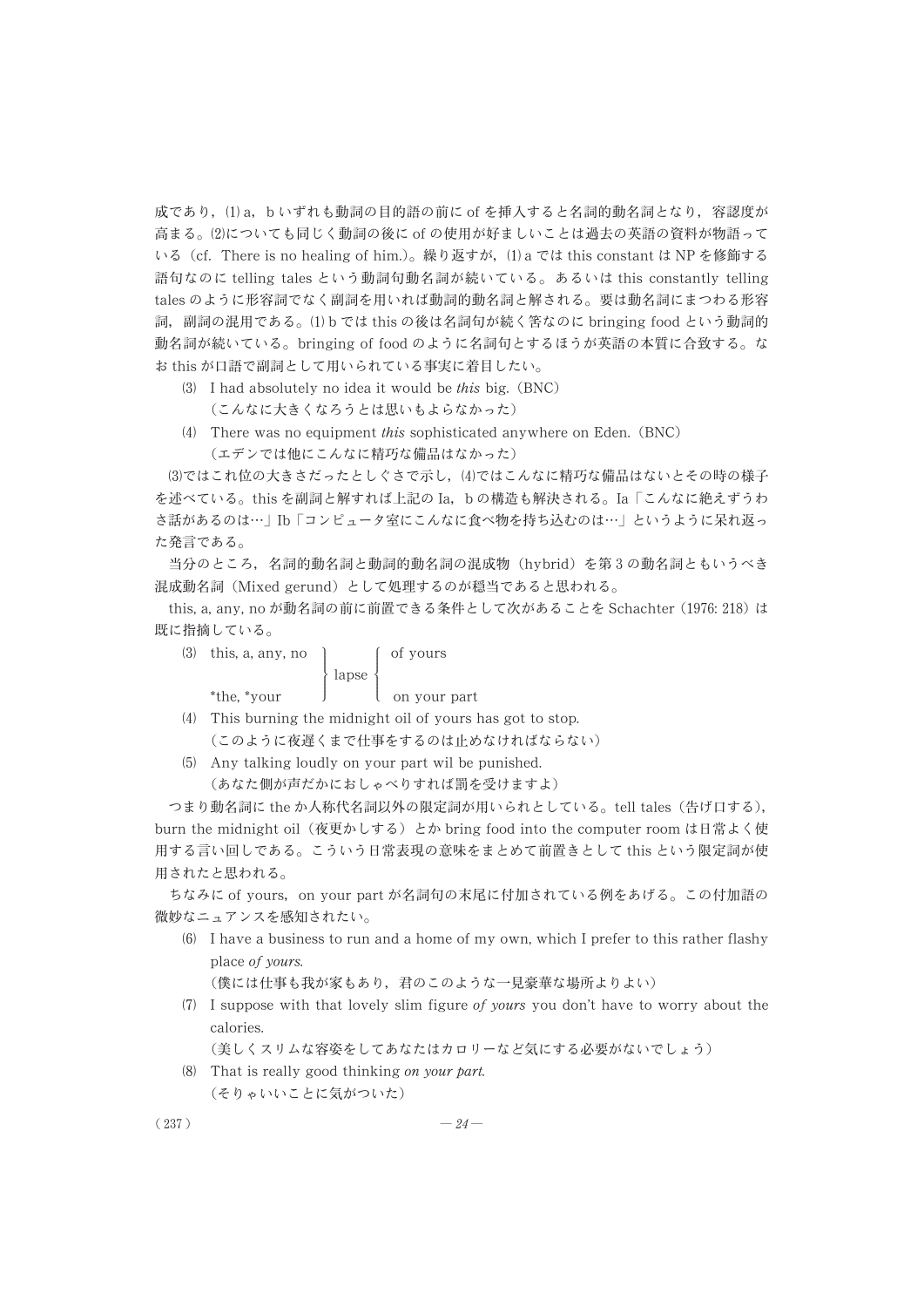- (9) Was the incident the result of some deliberate action on your part? (この出来事はきみの周到な行為の結果かね)
- It's amazing the ideas that can come to mind with a little thought and some extra effort on you part.

(少々考え, 余分に努力すればいろいろ思いつくことがあるのは驚きだ)

Pullum (1991: 773) は Schachter (1976: 218) に注目し次のようにいっている。

「要するに Schachter (1976) の例文は現代英語に於いて特に言及の要がある。 この例は非 生産的な構文で動名詞が行為 (activity), 特に行為が特徴的で繰り返される行為を示す名詞 であるかのように用いられている。 私には充分理解できるとはいえないが, 恐らくこれは the easy-to-please image he has adopted (彼が採用した人に好かれ易いイメージ) のような句 にみられるハイフン付き複合形容詞構文にたとえられよう」

(In sum, I believe that Schachter's examples need special mention in the grammar of modern English. They represent a nonproductive construction in which a gerund verb phrase is used AS IF it were an N denoting an activity (especially a characteristic or repeated one). I cannot say that I understand it fully, but perhaps it should be compared to the hyphenated-compound-adjective construction seen in phrases like the easy-toplease image he has adopted.)。

いずれにしても this, constant, any が動詞的動名詞に前置している特異な構文といわなければ ならない。

Pullum-Zwicky (1998: 254) は nominal gerund+lexical determiner の 1 例として次を挙げて いる。

 $(1)$  I don't approve of this running away whenever things get tough. (事態が悪化するたびにこのように逃げ出すのを私は承認できない)

BNC を検索したところ次のような例が見つかった。 this constant の後の動名詞が他動詞の場合, 目的語の前に of が用いられている。 これは名詞的動名詞であり, 標準的である。

- This constant changing of shape could be a way of continually inhibiting turbulences.
	- (このように絶えず形状を変えることは気持ちの動揺を絶え間なく抑制する仕方であろう)
- Deep inside her there was this constant feeling of nausea. (彼女の心の中にはこのような絶えざる嫌悪感があった)

副詞の constantly が用いられている例をあげる。

 He wanted to know what had happened, wanted to understand the dynamics of the situation, and to store it away as part of his constantly changing, growing understanding of himself and of those around him.

(彼は何があったのか, どうしてそうなったのか知りたかった。 そして自分や周囲の人達 のことについて絶えず変化し理解がふくらんでいく一部としてその出来事を記憶いておき たかった)

次は自動詞の例。

To Gray this constant flying is not as inconvenient as it sounds.

$$
-25 - (236)
$$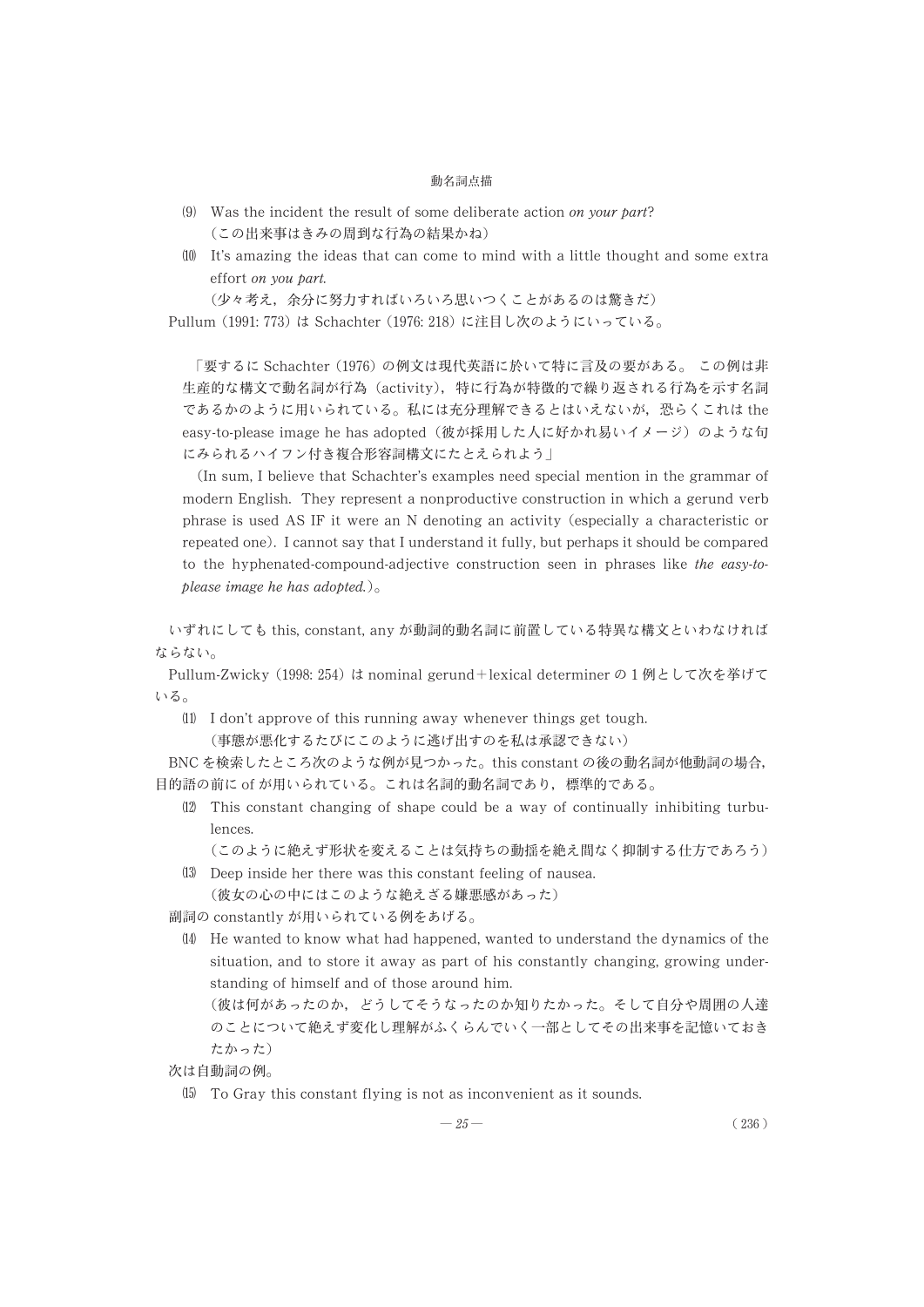(グレイにとってこの絶えざる飛行は耳で聞こえる程不便ではない)

- There must be some evolutionary purpose to this constant verbal skirmishing and foraying.

(このような絶えず言葉の上での言い争いやちょっかいに対し何か発展的に目指すものが なければならない)

no more of this の後には Pullum (1991: 773) が指摘しているハイフン付き形容詞構文が検索さ れたことは喜びであった。

- So let's have no more of this taking-me-for-granted stuff. All right? (このように自分のことを当たり前の人間と思うのはもうやめよう)
- Poindexter, too, occasionally wanted no more of this 'half-delivered, half-released crap.'

```
(社交性に欠けた人間もまたこのような 「たれ流し的たわ言」 を時には望まなかった)
次は容認される構文である。
```
- Let's have no more of this squbbling.
- (20) No more of that refusing to eat, eh?

```
None of this business のように none of this の後は名詞が続くのが普通だが動名詞が続いてい
```
- る例が 1 個みつかった。
	- None of this playing around with it like we do with our family services at the moment.

```
(家庭サービスをするようにこのように振る舞うのは止めよう)
```
bring の後に of を従えている例をあげる。

 This bringing together of two more or less distant realities creates the surreal 'point sublime.'

(この相離れた現実を一緒にすると超現実的な崇高なるものを造りだす)

Huddleston-Pullum (2002: 1189) の挙げている There is no telling (stopping) の例を BNC から付け加えておきたい。

- There is no telling what might happen.
- There's no telling quite what they will do.
- There was no telling how high the corruption might reach.
- There will be (is, was) no stopping her.
- $\langle 27 \rangle$  Is there no stopping the woman?
- There's no stopping us now, so let's get John home.
- Once he got started, like all the best gossips, there was no stopping him.
- (30) When it got going,.. There was no stopping it.
- There was no stopping him; no catching Glouceter this weekend.

any が動名詞の前に置かれている例。

Any talking in lines brought wift retribution.

## Ⅵ. 結 論

注意すべきは動名詞と共起する形容詞, 副詞の使用である。 ひるがえって現代英語を見るとき,

 $(235)$   $-26$  —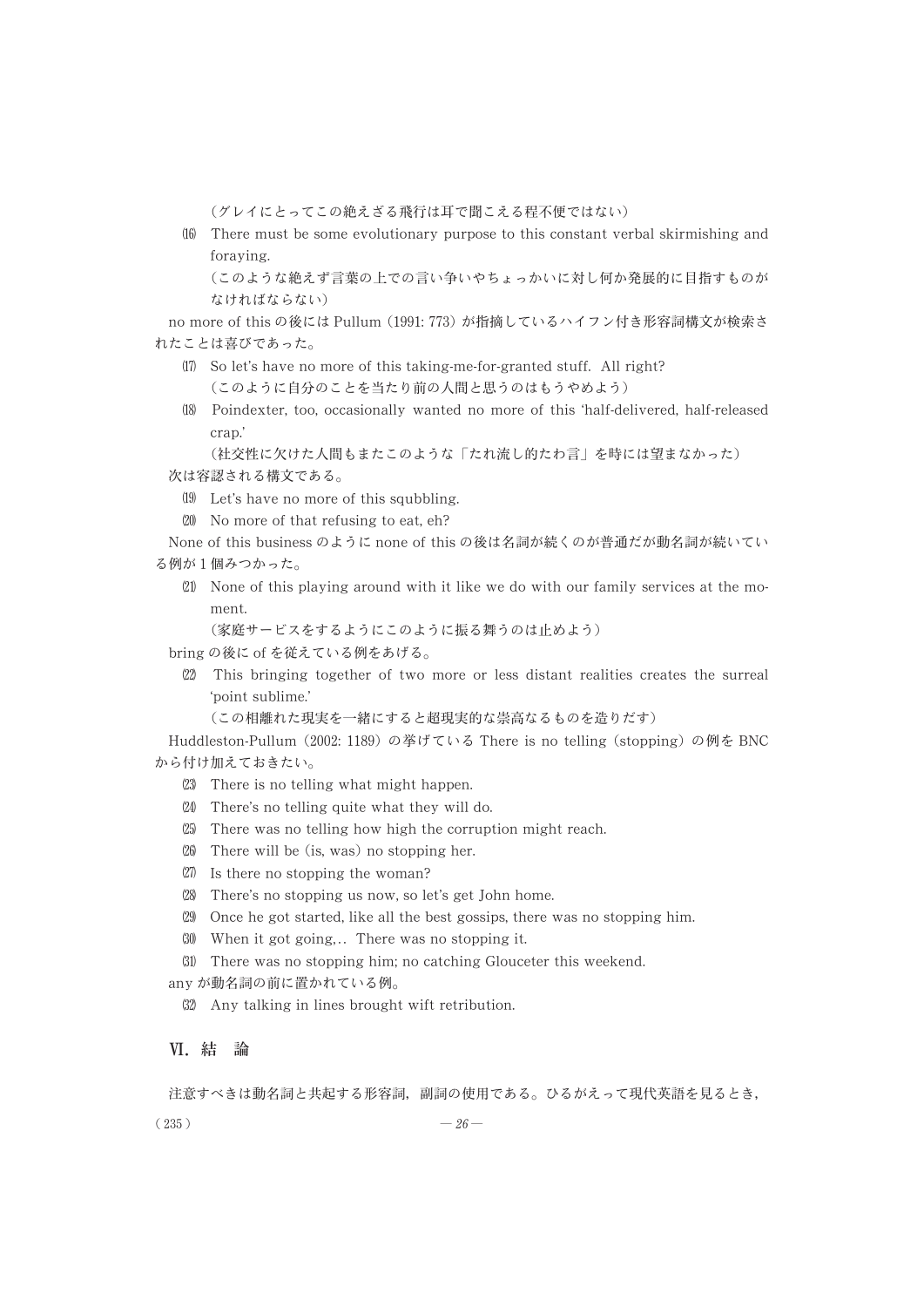副詞, 形容詞の使用の選択にあたり随意的であることに気付く。 まず recent, recently の交替例 をあげる。

(1) The weather *recently / The recent* weather in London has been appalling. (ロンドンの最近の天候はひどいものである)

次の文を見られたい。

 I saw a programme recently about the selection of women parliamentary candidates. (女性議員候補者名簿の番組を最近見た)

文頭の I saw を削除した A programme recently about the selection of women parliamentary candidates was exciting. という構文の成立が理解出来る。

次は hold it tight / tightly の例。先ず tight の例を挙げる。

- Mrs. Lawler took her husband by the hand and held it tight.
- (4) he felt for her hand and held it  $tight$ .
- $(5)$  He caught hold of her hand and he held it *tight* against his side.

次は tightly の例。

- Willie held it tightly to his chest.
- $(7)$  Mrs. Diggory shook her head a she took the hand and held it tightly.
- $(8)$  Bobby grabbed hold of his hand and held it tightly.

一般には普通の副詞が名詞を修飾したり, 形容詞が動詞的動名詞を修飾するのは現代英語では許 容されない。

明らかに変化したことは副詞も形容詞も以前よりその使用の制約が厳しくなったことである。 一 方で副詞は名詞を修飾することが一般的には許容されないが, 形容詞が普通名詞を修飾することは 普通である。 古くは形容詞は動名詞を含めあらゆる種類の名詞を修飾することが出来た。 いずれに しても動名詞の使用上の変化は皮肉にも形容詞, 副詞の用法の変化に関わっているように思われる (Hudson 2007: 209-210)。

#### **References**

- Ando, S. 1976. A Descriptive Syntax of Christopher Marlowe's Language. University of Tokyo Press. Collins, P. and D. Lee (eds.) 1999. The Clause in English: In Honour of Rodney Huddleston. Amsterdam: John Benjamins.
- Declerck, R. 1991. A Comprehensive Descriptive Grammar of English. Tokyo: Kaitakusha.
- Dixon, R. M. W. 2005. A Semantic Approach to English Grammar. Oxford Univ. Press.
- Emonds, J. 1976. A Transformatinal Approach to English Syntax. New York: Academic Press.
- Grimshaw, J. 1980. Argument Structure. Cambridge: MIT Press.
- Hopper, P. J. and E. C. Traugott. 1993. Grammaticalization. Cambridge: Cambridge Univ. Press.
- Horn, G. M. 1975. 'On the Nonsentential Nature of the Poss-ing Construction.' Linguistic Analysis. 4. 333-387.
- Huddleston, R. D and G. K. Pullum. 2002. The Cambridge Grammar of the English Language. Cambridge: Cambridge Univ. Press.
- Hudson, R. 2007. Language Network. Oxford: Oxford Univ. Press.
- Jespersen, O. 1940. A Modern English Grammar V. Copenhagen: Ejnar Munksgaard.
- Pullum, G. K. 1991. 'English Nominal Gerund Phrases as Noun Phrases with Verb Phrase Heads.' Linguistics. 29. 763-799.
- Pullum, G. K. and A. Zwicky 1998. 'Gerund Participles and Head-Complement Inflection Conditions.'

$$
-27 - (234)
$$